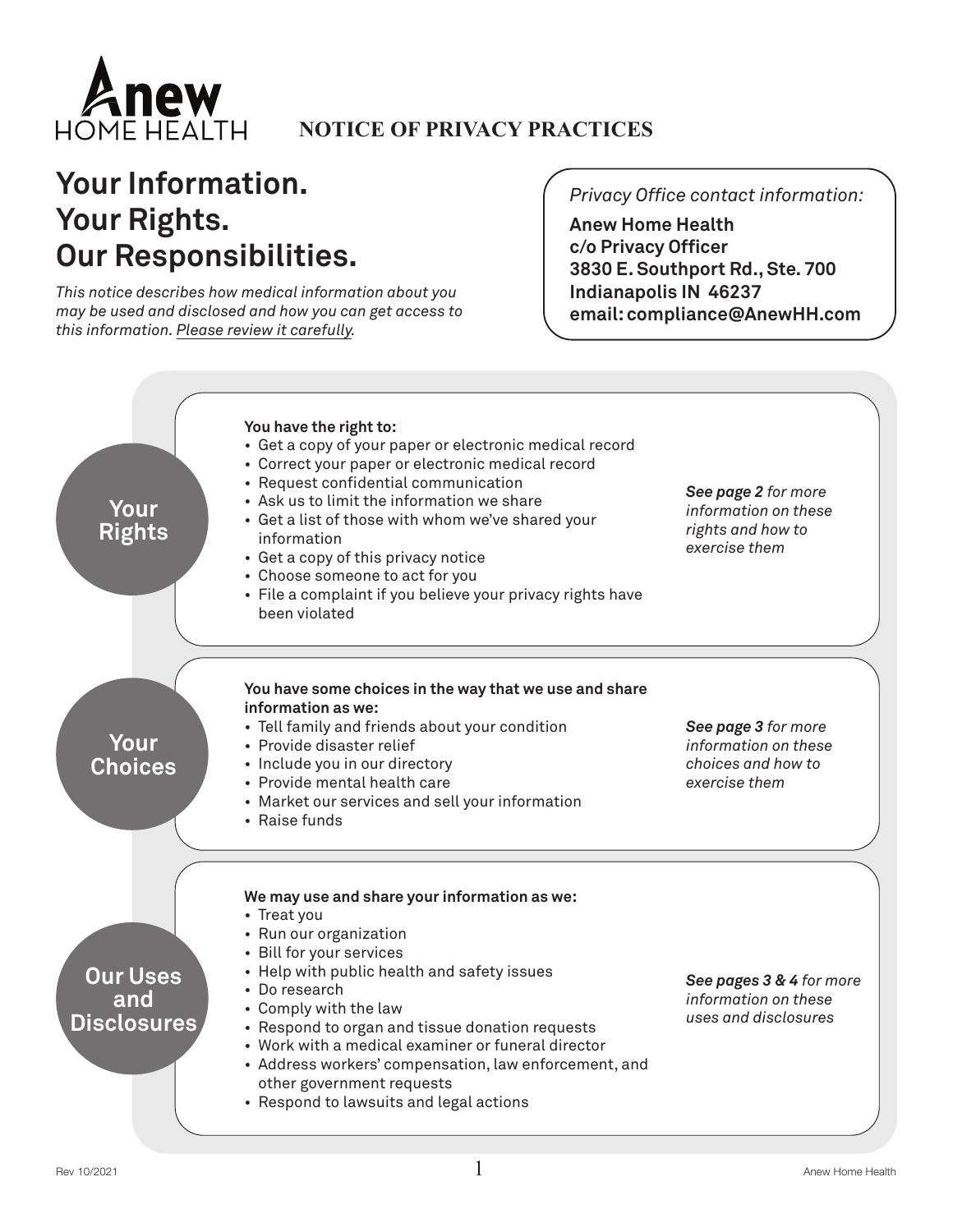**Your Rights** **When it comes to your health information, you have certain rights.**

This section explains your rights and some of our responsibilities to help you.

| Get an electronic or<br>paper copy of your<br>medical record | • You can ask to see or get an electronic or paper copy of your medical record and<br>other health information we have about you. Ask us how to do this.<br>• We will provide a copy or a summary of your health information, usually within 30<br>days of your request. We may charge a reasonable, cost-based fee.                                                                                                                                                                                     |
|--------------------------------------------------------------|----------------------------------------------------------------------------------------------------------------------------------------------------------------------------------------------------------------------------------------------------------------------------------------------------------------------------------------------------------------------------------------------------------------------------------------------------------------------------------------------------------|
| Ask us to correct your<br>medical record                     | • You can ask us to correct health information about you that you think is incorrect<br>or incomplete. Ask us how to do this.<br>• We may say "no" to your request, but we'll tell you why in writing within 60 days.                                                                                                                                                                                                                                                                                    |
| <b>Request confidential</b><br>communications                | • You can ask us to contact you in a specific way (for example, home or office<br>phone) or to send mail to a different address.<br>• We will say "yes" to all reasonable requests.                                                                                                                                                                                                                                                                                                                      |
| Ask us to limit what<br>we use or share                      | • You can ask us not to use or share certain health information for treatment,<br>payment, or our operations. We are not required to agree to your request, and we<br>may say "no" if it would affect your care.<br>• If you pay for a service or health care item out-of-pocket in full, you can ask<br>us not to share that information for the purpose of payment or our operations<br>with your health insurer. We will say "yes" unless a law requires us to share that<br>information.             |
| Get a list of those with<br>whom we've shared<br>information | • You can ask for a list (accounting) of the times we've shared your health<br>information for six years prior to the date you ask, who we shared it with, and<br>why.<br>• We will include all the disclosures except for those about treatment, payment,<br>and health care operations, and certain other disclosures (such as any you<br>asked us to make). We'll provide one accounting a year for free but will charge a<br>reasonable, cost-based fee if you ask for another one within 12 months. |
| Get a copy of this<br>privacy notice                         | • You can ask for a paper copy of this notice at any time, even if you have agreed to<br>receive the notice electronically. We will provide you with a paper copy promptly.                                                                                                                                                                                                                                                                                                                              |
| <b>Choose someone to</b><br>act for you                      | • If you have given someone medical power of attorney or if someone is your legal<br>guardian, that person can exercise your rights and make choices about your<br>health information.<br>• We will make sure the person has this authority and can act for you before we<br>take any action.                                                                                                                                                                                                            |
| File a complaint if you<br>feel your rights are<br>violated  | • You can file a complaint if you feel we have violated your rights by using the<br>contact information for the Privacy Office on page 1.<br>• You can file a complaint with the U.S. Department of Health and Human Services<br>Office for Civil Rights by sending a letter to 200 Independence Ave., S.W.,<br>Washington, D.C. 20201, calling 1-877-696-6775, or visiting<br>www.hhs.gov/ocr/privacy/hipaa/complaints/.<br>• We will not retaliate against you for filing a complaint.                 |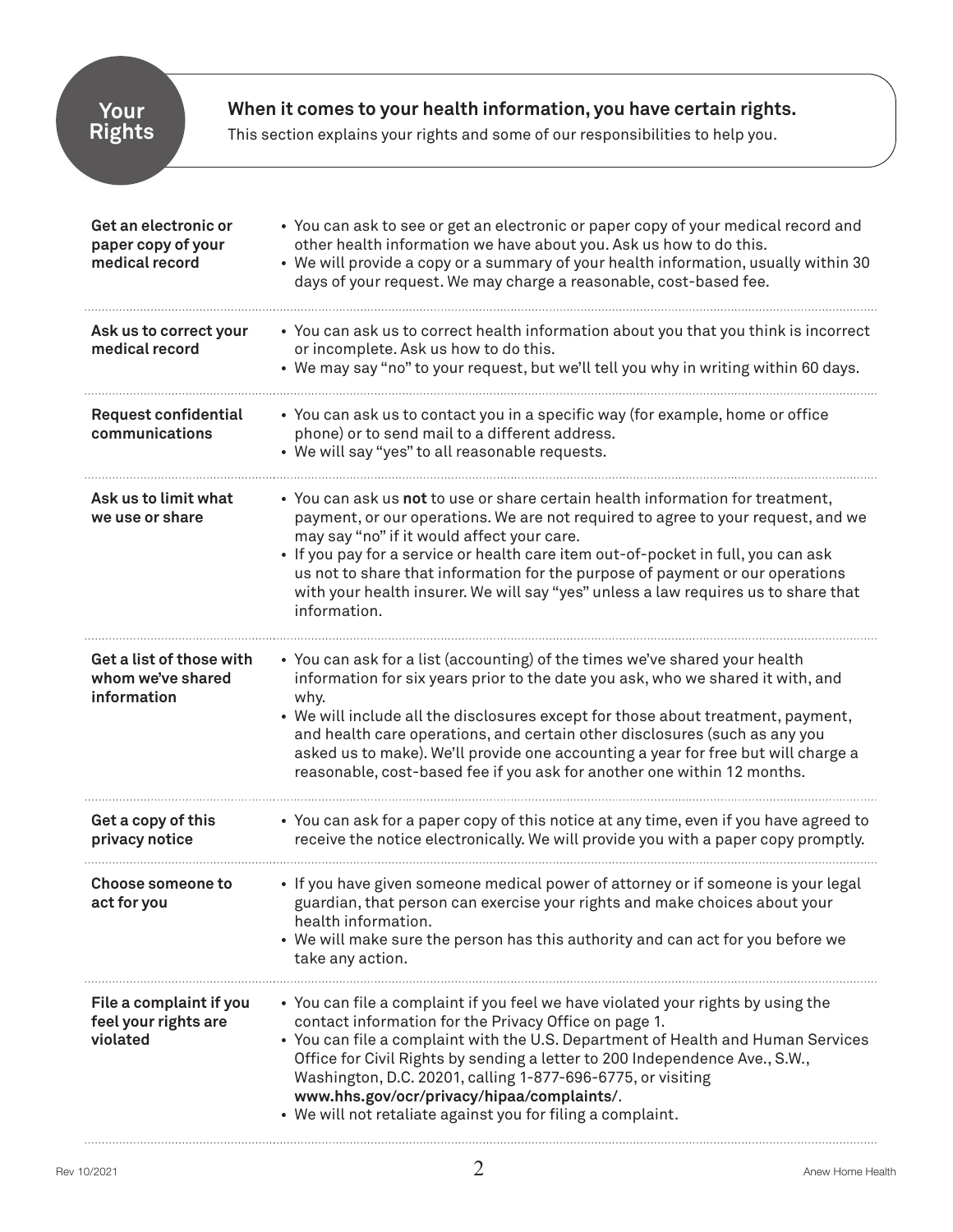| Your<br><b>Choices</b>                                                                            | For certain health information, you can tell us your choices about what we share. If you<br>have a clear preference for how we share your information in the situations described<br>below, talk to us. Tell us what you want us to do, and we will follow your instructions.                                                                                                                                                                                                              |
|---------------------------------------------------------------------------------------------------|--------------------------------------------------------------------------------------------------------------------------------------------------------------------------------------------------------------------------------------------------------------------------------------------------------------------------------------------------------------------------------------------------------------------------------------------------------------------------------------------|
| In these cases, you<br>have both the right<br>and choice to tell us<br>$\mathsf{to}$ :            | • Share information with your family, close friends, or other involved in your care<br>• Share information in a disaster relief situation<br>• Include your information in our directory<br>If you are not able to tell us your preference, for example if you are unconscious,<br>we may go ahead and share your information if we believe it is in your best<br>interest. We may also share your information when needed to lessen a serious<br>and imminent threat to health or safety. |
| In these cases we<br>never share your<br>information unless<br>you give us written<br>permission: | • Marketing purposes<br>• Sale of your information                                                                                                                                                                                                                                                                                                                                                                                                                                         |
| In the case of<br>fundraising:                                                                    | • We may contact you for fundraising efforts, but you can tell us not to contact you<br>again.                                                                                                                                                                                                                                                                                                                                                                                             |

| Our Uses<br>land   | How do we typically use or share your health information?         |
|--------------------|-------------------------------------------------------------------|
| <b>Disclosures</b> | We typically use or share your information in the following ways. |

| <b>Treat you</b>              | • We can use your health information and<br>share it with other professionals who are<br>treating you.                       | <b>Example:</b> A doctor treating<br>you for an injury asks another<br>doctor about your overall health<br>condition.  |
|-------------------------------|------------------------------------------------------------------------------------------------------------------------------|------------------------------------------------------------------------------------------------------------------------|
| Run our organization          | • We can use and share your health<br>information to run our practice, improve<br>your care, and contact you when necessary. | <b>Example:</b> We use health<br>information about you to manage<br>your treatment and services.                       |
| <b>Bill for your services</b> | • We can use and share your health<br>information to bill and get payment from<br>health plans or other entities.            | <b>Example:</b> We give information<br>about you to your health<br>insurance plan so it will pay for<br>your services. |

*Continued on next page*

**Our Uses and**